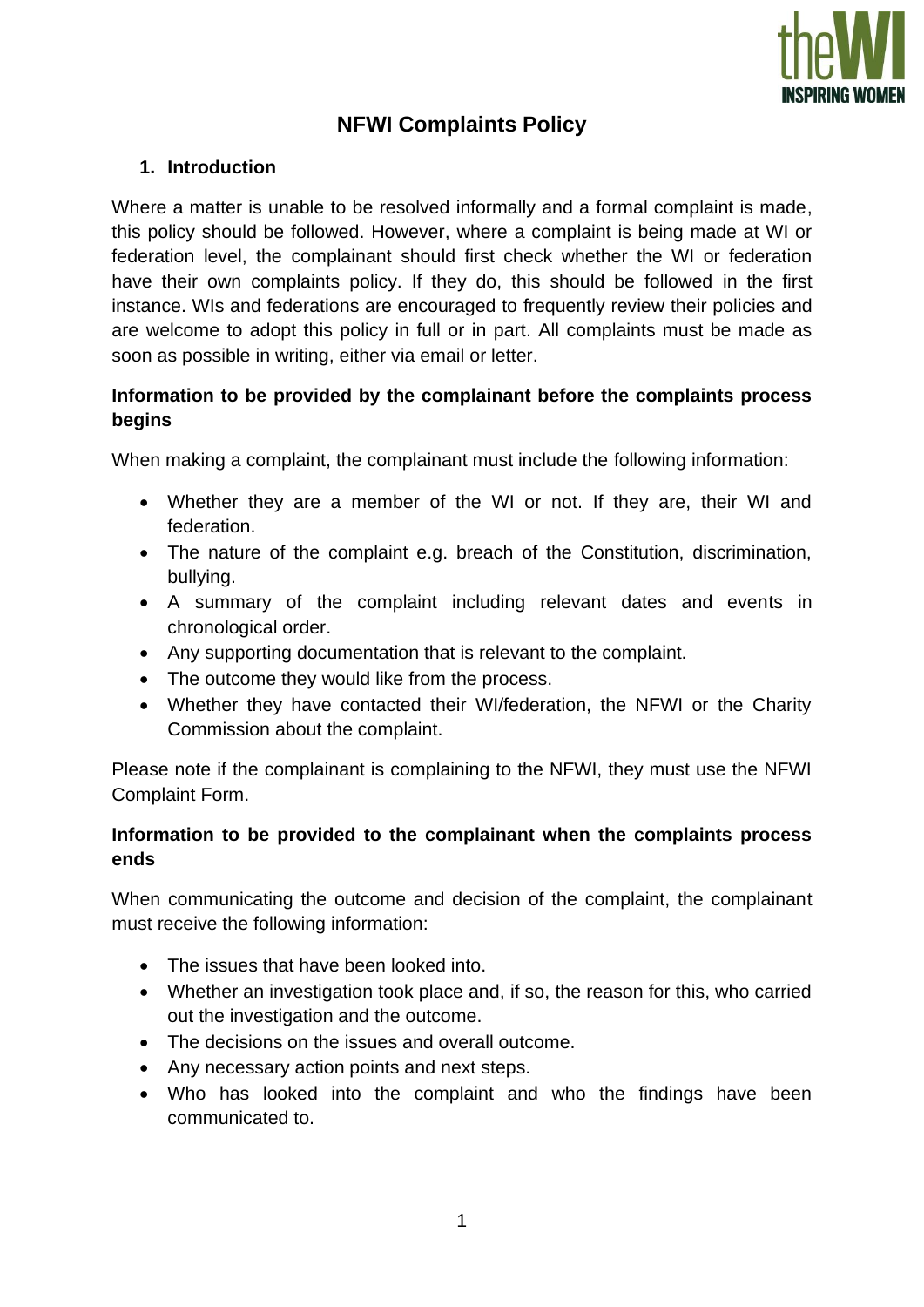

Appendix A contains the NFWI Complaint Form [\(Download](http://mywi.thewi.org.uk/__data/assets/word_doc/0007/554209/NFWI-Complaint-Form-2021.docx) here). This is also available on request and from My WI.

# **2. Purpose of the policy**

The purpose of this policy is to:

- Offer an avenue of redress.
- Ensure complaints are resolved.
- Identify procedures that can be put in place to reduce the risk of complaints from occurring again.
- Ensure support and information is provided where needed.

# **3. NFWI commitments**

The NFWI is committed to ensuring complaints are dealt with professionally, appropriately and in a timely manner. All complaints will be handled in accordance with the following standards:

- Complaints will be treated seriously and managed in a fair and transparent way.
- All those involved in a complaint will be treated with respect, in line with the organisation's values, at all times during the complaints process.
- Complaints will be responded to in a timely manner in accordance with this policy.
- Complaints will be kept confidential as far as possible and where this is not possible those involved will be notified.
- Complaints will be handled without discrimination or judgement and those received from members and non-members will be treated equally and with objectivity.
- Responsibility for the effective management of complaints rests at the level of the organisation most appropriate to the complaint (e.g. the WI, federation or NFWI).
- Where a complaint is about an entire WI Committee or Federation Board of Trustees it will be escalated to the next level automatically.
- External regulatory bodies, such as the Charity Commission and the Information Commissioners Office, will be notified as appropriate depending on the nature of the complaint.

#### **4. Scope**

This policy applies to any person wishing to make a complaint. This includes trustees at all levels of the organisation, federation staff, WI members and non-WI members (members of the public). NFWI staff should follow the internal Grievance Policy.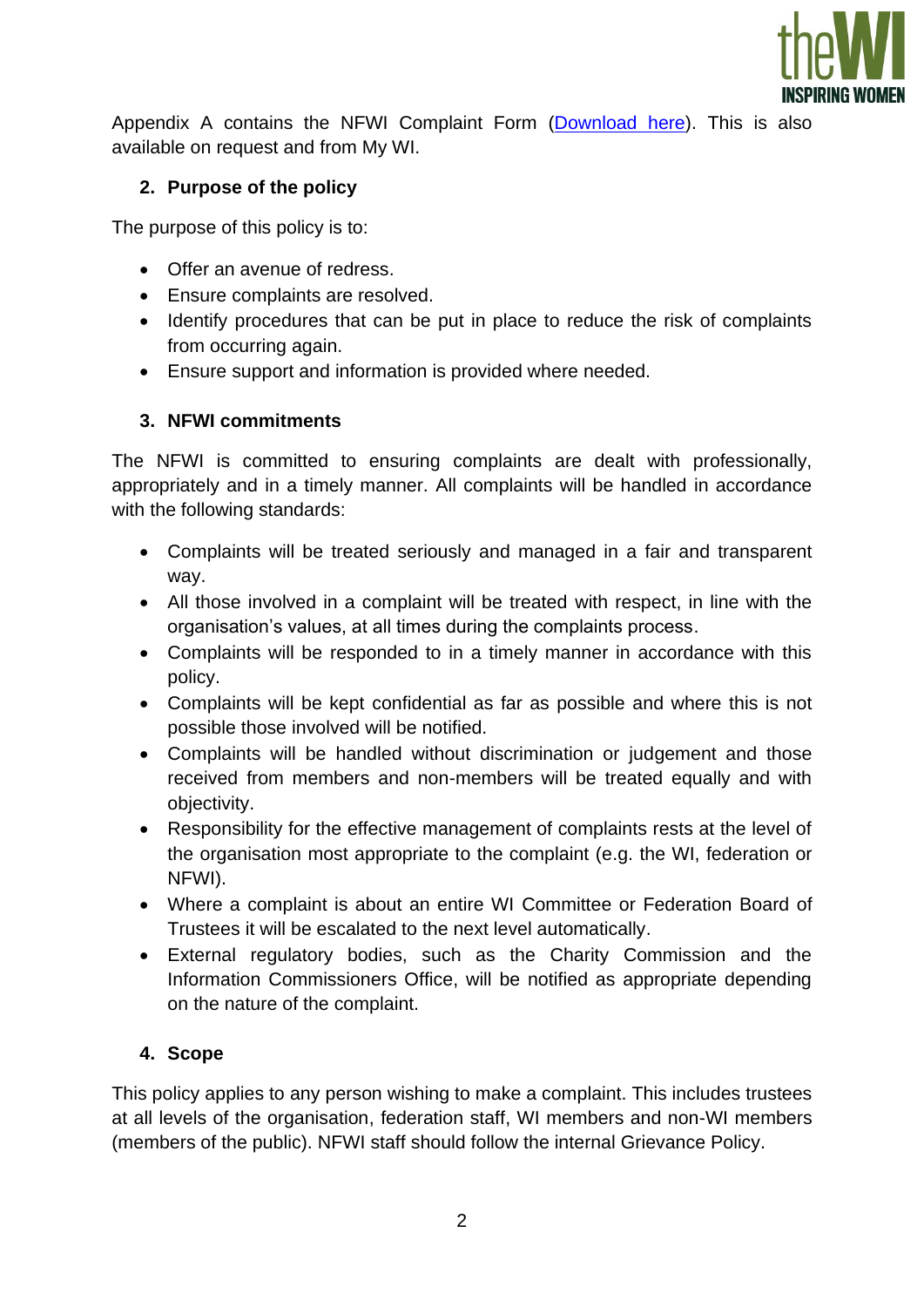

# **5. Complaints at WI Level**

If you have a complaint about a WI, please send your complaint in writing to the WI secretary and you will receive an acknowledgement in writing within ten working days of receipt where possible.

Your complaint will be dealt with by the officers of the WI and you will receive a written response explaining the decision and outcome within eight weeks of receipt where possible.

If your complaint mentions an officer, they will not take part in the complaints process. If your complaint mentions all of the officers, your complaint should go straight to the federation following the below process.

If you would like to appeal the decision of the WI officers, please send your appeal in writing to the Federation secretary following the process below. Your appeal should include all the requisite information, any previous decisions and your grounds for appeal. An appeal can only be made on the grounds of new evidence that was not originally taken into account or concerns that the relevant complaints policy was not followed appropriately.

Please note where WIs have their own Complaints Policy, the timeframes stipulated in that policy will be applicable.

#### **6. Complaints at federation level**

If you have a complaint about a federation, or are appealing a complaint, please send your complaint in writing to the federation secretary and you will receive an acknowledgement in writing within ten working days of receipt where possible.

Your complaint will be dealt with by the officers of the federation and you will receive a written response explaining the decision and outcome within eight weeks of receipt where possible.

If your complaint mentions an officer(s), they will not take part in the complaints process. If your complaint mentions all of the officers, your complaint should go straight to the NFWI following the below process.

If you would like to appeal the decision of the federation officers, please send your appeal in writing to the Membership Support Officer within the NFWI Membership and Engagement Team following the process below. Your appeal should include all the requisite information, any previous decisions and your grounds for appeal. An appeal can only be made on the grounds of new evidence that was not originally taken into account or concerns that the relevant complaints policy was not followed appropriately.

Please note where federations have their own Complaints Policy, the timeframes stipulated in that policy will be applicable.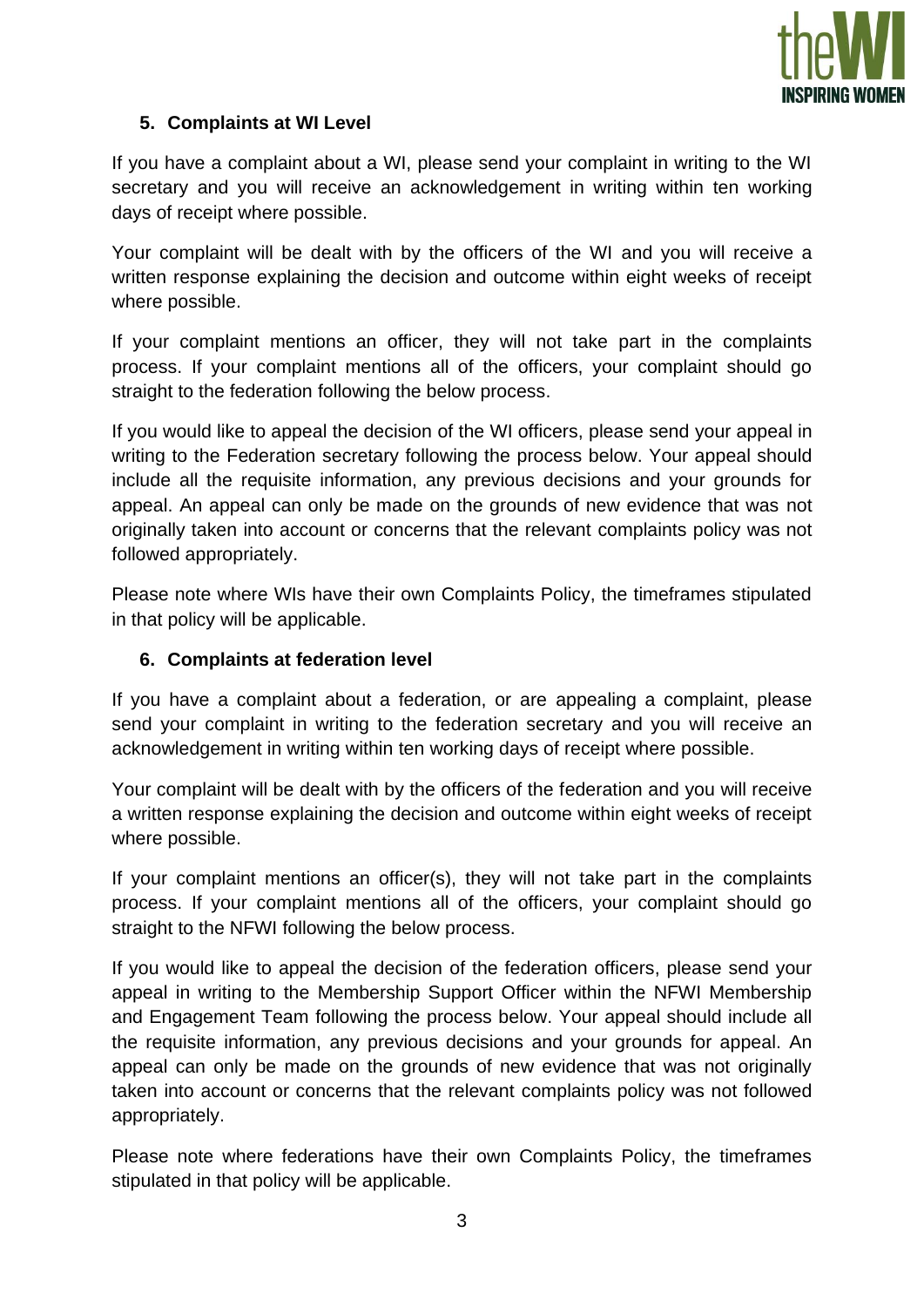

## **7. Complaints at NFWI level**

If you have a complaint about the NFWI, or are appealing a complaint, please send your complaint to the Membership and Engagement Team using the NFWI Complaint Form and you will receive an acknowledgement in writing within ten working days of receipt where possible. If the NFWI are able to look into your complaint it will be dealt with by the Membership and Engagement Team in conjunction with the relevant department and you will receive a written response explaining the decision and outcome within eight weeks of receipt where possible.

Where appropriate the complaint will be formally investigated. Such an investigation will be supported by a relevant trustee or staff member. Where an investigation is undertaken then the response time is likely to be increased and you will be notified of the revised timescales when the complaint is acknowledged.

If you would like to appeal the decision of the Membership and Engagement Team, please send your appeal in writing to the General Secretary. Your appeal should include all the requisite information, any previous decisions and your grounds for appeal. An appeal can only be made on the grounds of new evidence that was not originally taken into account or concerns that the NFWI complaints policy was not followed appropriately. The General Secretary will work on the appeal with the NFWI Board of Trustees where required. You will receive a written response explaining the decision and outcome within eight weeks of receipt where possible.

If the NFWI are made aware of issues, they may choose to follow these up as a formal complaint even where this has not been specifically requested and the complainant will be contacted about this.

#### **8. Sensitive complaints**

If your complaint is of a sensitive nature, e.g. concerning the NFWI Inclusion Policy, safeguarding issues or whistleblowing, and you feel you are unable to complain following the usual process illustrated above, please direct your complaint to the NFWI Membership and Engagement Team following the process illustrated at section 7.

#### **9. Complaints by non-members**

If you are not a member of the WI but have a complaint, please send your complaint directly to the NFWI in the first instance. Your complaint will follow the process illustrated at point 7.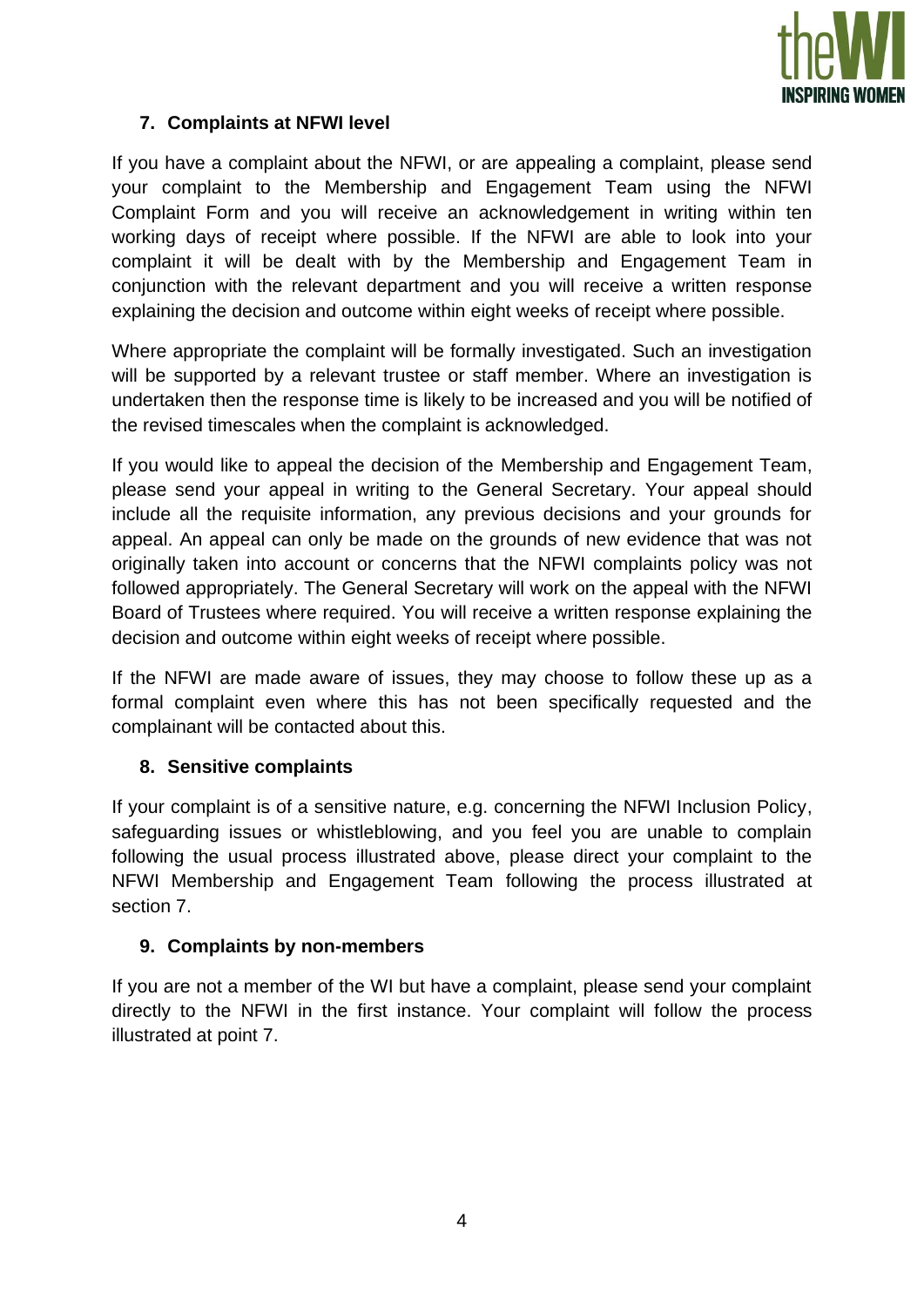

# **10.Investigations**

Some complaints may require an investigation to be carried out at WI, federation or NFWI level. This may be for the following reasons:

- To source further information about the complaint.
- To obtain evidence relating to the complaint.
- To talk to relevant people about the complaint.

Where an investigation is required, this must be carried out and concluded, where possible, within eight weeks from the commencement date of the investigation.

The investigation must be documented in writing and should follow a structure, such as:

- The officers, or other person(s), who have dealt with the complaint decide the purpose of the investigation, what the investigation should cover and who will participate in the investigation.
- Those investigating the complaint plan the investigation and ensure they are able to carry out the investigation appropriately.
- The person who has made the complaint is informed that an investigation is going to take place, the purpose of this, the person(s) who will be carrying out the investigation and the timescales.
- Those investigating the complaint carry out the investigation without undue delay, documenting each stage and asking for assistance from the federation/NFWI where necessary.
- The investigation is concluded within eight weeks unless further time is required (please see section 11 for more information on timeframes).
- The person(s) who have investigated the complaint reports their findings to the officers or other person(s) who are also dealing with the complaint.
- Based on the findings of the investigation, a final decision is made within two weeks where possible and the complainant is informed of the decision in writing.

If you have any questions or would like assistance with investigations, please contact the NFWI Membership and Engagement Team.

#### **11.Timeframes**

The timeframes stipulated in this policy must be adhered to as far as possible. If the timeframes cannot be adhered to, the reasons for this must be communicated to the complainant and new timeframes set out. This includes if further time is required for an investigation.

Please note that during August and December some WIs do not meet and federation offices may be closed. Timeframes may therefore need to be adjusted.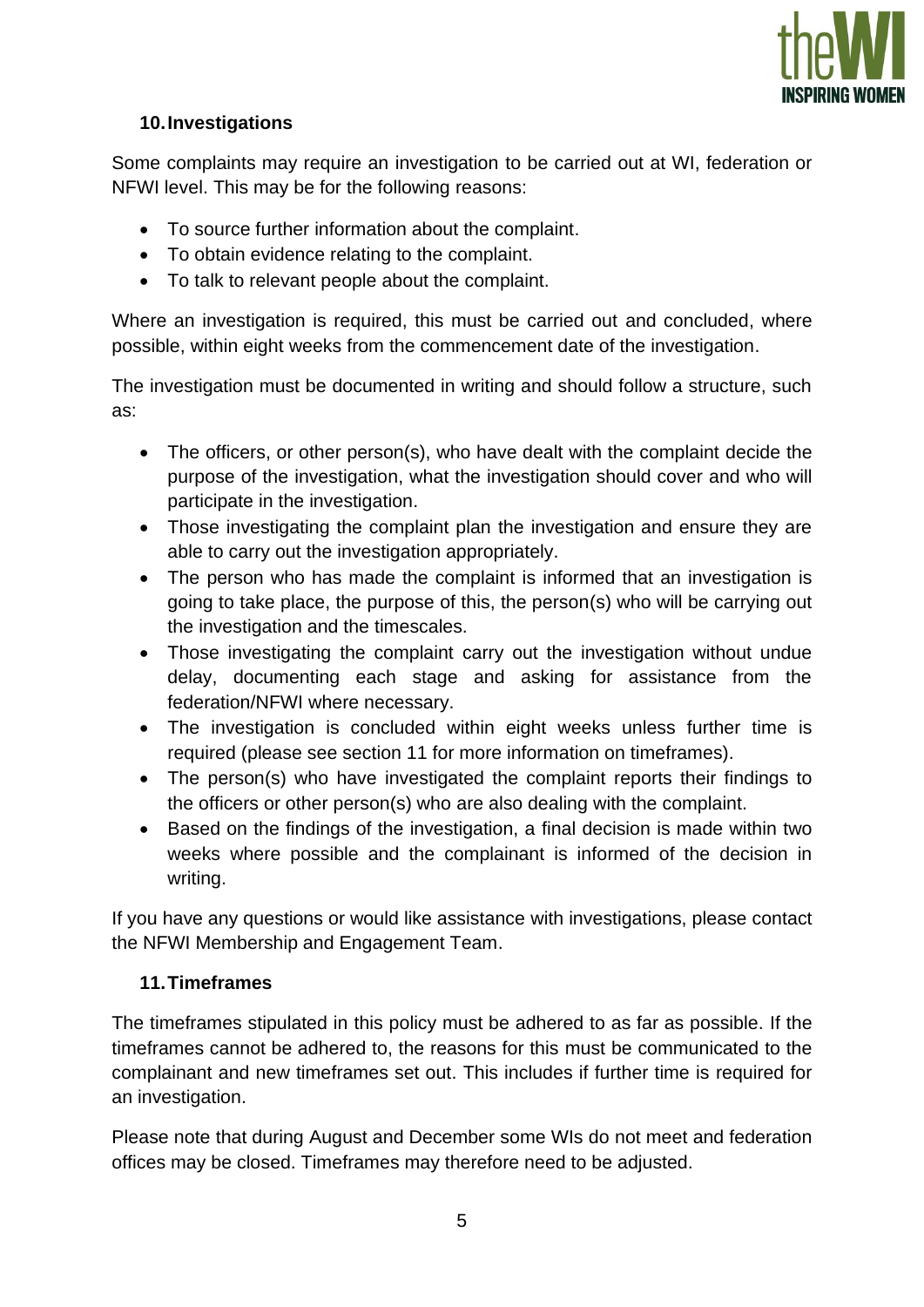

As mentioned above, where WIs and federations have their own Complaints Policy, the timeframes stipulated in that policy will be applicable.

## **12.Serious incident reporting**

The Charity Commission requires charities to report serious incidents. A serious incident is an adverse event, whether actual or alleged, which results in or risks significant:

- harm to your charity's beneficiaries, staff, volunteers or others who come into contact with your charity through its work;
- loss of your charity's money or assets;
- damage to your charity's property; and/or
- harm to your charity's work or reputation.

Therefore, complaints that follow this policy and other incidents may need to be reported to the Charity Commission and the trustees are responsible for this.

Please see the *NFWI Serious Incident Reporting: Guidance for federations and WIs* for more information.

#### **13.Confidentiality and data protection**

All complaints will be handled confidentially and in accordance with applicable data protection legislation. You have the right to contact the [Information Commissioner's](https://ico.org.uk/)  [Office](https://ico.org.uk/) (ICO) about data protection matters. For more information about data protection, please contact [dataprotection@nfwi.org.uk.](mailto:dataprotection@nfwi.org.uk)

#### **14.The Charity Commission and the Fundraising Regulator**

If you are not satisfied with the outcome of your complaint, you have the right to complain to the [Charity Commission](https://www.gov.uk/complain-about-charity) and/or the [Fundraising Regulator.](https://www.fundraisingregulator.org.uk/complaints)

#### **15.Updating this policy**

This policy will be updated annually or as required. Any updates will be communicated to federations, who should cascade this information on to WIs.

#### **16.Contact us**

If you would like to contact us about this policy, please email [complaints@nfwi.org.uk,](mailto:complaints@nfwi.org.uk) call 0207 371 9300 or write to us at NFWI, Membership and Engagement Team, 104 New Kings Road, London, SW6 4LY.

| Version   Date created   Last | review  <br>date  | <b>Next</b><br>date | review   Document author                 |
|-------------------------------|-------------------|---------------------|------------------------------------------|
| November                      | N/A               | March 2021          | <b>Central Secretariat</b>               |
| 2015                          | <b>March 2021</b> | <b>March 2022</b>   | Membership and<br><b>Engagement Team</b> |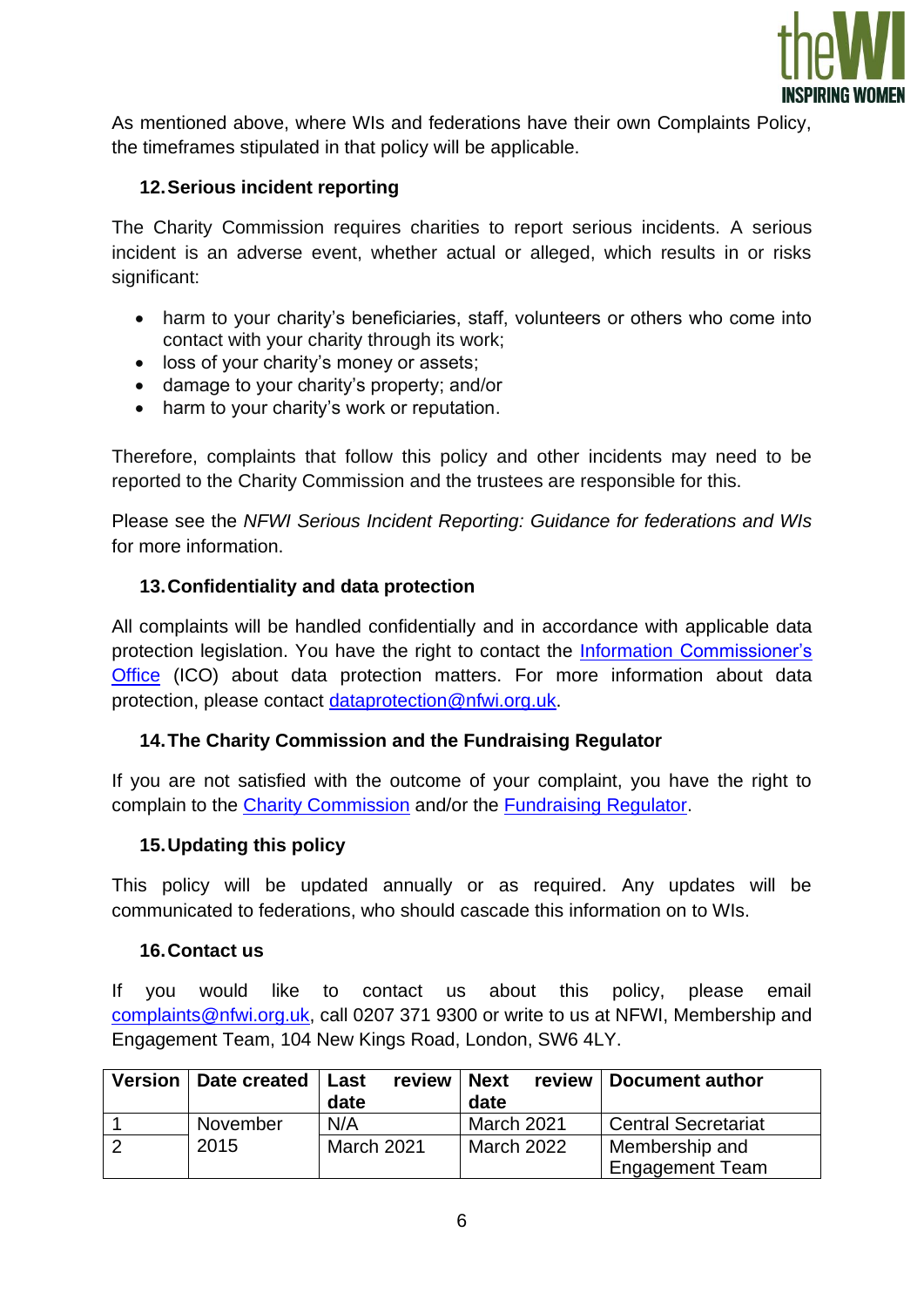

## **Appendix A: NFWI Complaint Form**

WIs and federations are welcome to adopt a similar form should they wish to and can use the NFWI form as a template.

# **NFWI Complaint Form**

If you would like to submit a complaint to the NFWI in accordance with the NFWI Complaints Policy, please complete the below form and return it to the Membership and Engagement Team using the contact details below. Please ensure you also include any relevant supporting documentation. This form is also available on request and on My WI.

| 1. | Name:                                                                                                                    |
|----|--------------------------------------------------------------------------------------------------------------------------|
|    |                                                                                                                          |
|    | 2. Please tell us the best way to contact you e.g. postal address, email address,<br>telephone number:                   |
|    |                                                                                                                          |
|    |                                                                                                                          |
|    | 3. If you are a member of the WI, please tell us your WI and federation:                                                 |
|    |                                                                                                                          |
|    | 4. Please tell us the nature of the complaint e.g. breach of the Constitution,<br>discrimination, bullying:              |
|    |                                                                                                                          |
| 5. | Please tell us about the key elements of the complaint using bullet points:                                              |
|    |                                                                                                                          |
|    |                                                                                                                          |
|    |                                                                                                                          |
| 6. | If you know the outcome you would like from the complaints process, please<br>tell us what this is:                      |
|    |                                                                                                                          |
|    |                                                                                                                          |
|    | 7. Please tell us whether you have complained to a WI or federation about this<br>matter and if so what the outcome was: |
|    |                                                                                                                          |
|    |                                                                                                                          |
|    | 8. Please tell us whether you have spoken to the Charity Commission about this<br>complaint:                             |
|    |                                                                                                                          |